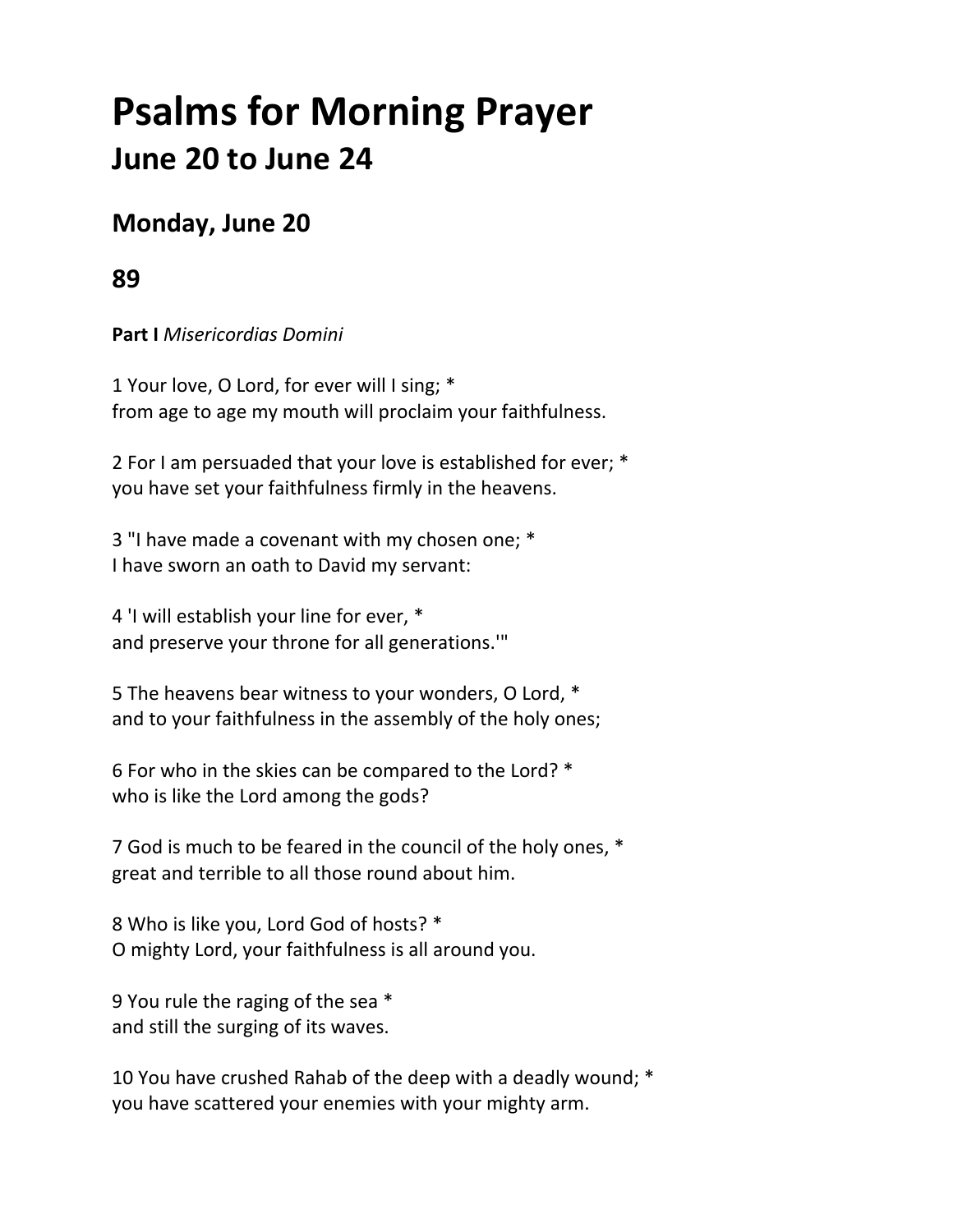11 Yours are the heavens; the earth also is yours; \* you laid the foundations of the world and all that is in it.

12 You have made the north and the south; \* Tabor and Hermon rejoice in your Name.

13 You have a mighty arm; \* strong is your hand and high is your right hand.

14 Righteousness and justice are the foundations of your throne; \* love and truth go before your face.

15 Happy are the people who know the festal shout! \* they walk, O Lord, in the light of your presence.

16 They rejoice daily in your Name; \* they are jubilant in your righteousness.

17 For you are the glory of their strength, \* and by your favor our might is exalted.

18 Truly, the Lord is our ruler; \* The Holy One of Israel is our King.

## **Tuesday, June 21**

#### **97** *Dominus regnavit*

1 The Lord is King; let the earth rejoice; \* let the multitude of the isles be glad.

2 Clouds and darkness are round about him, \* righteousness and justice are the foundations of his throne.

3 A fire goes before him \* and burns up his enemies on every side.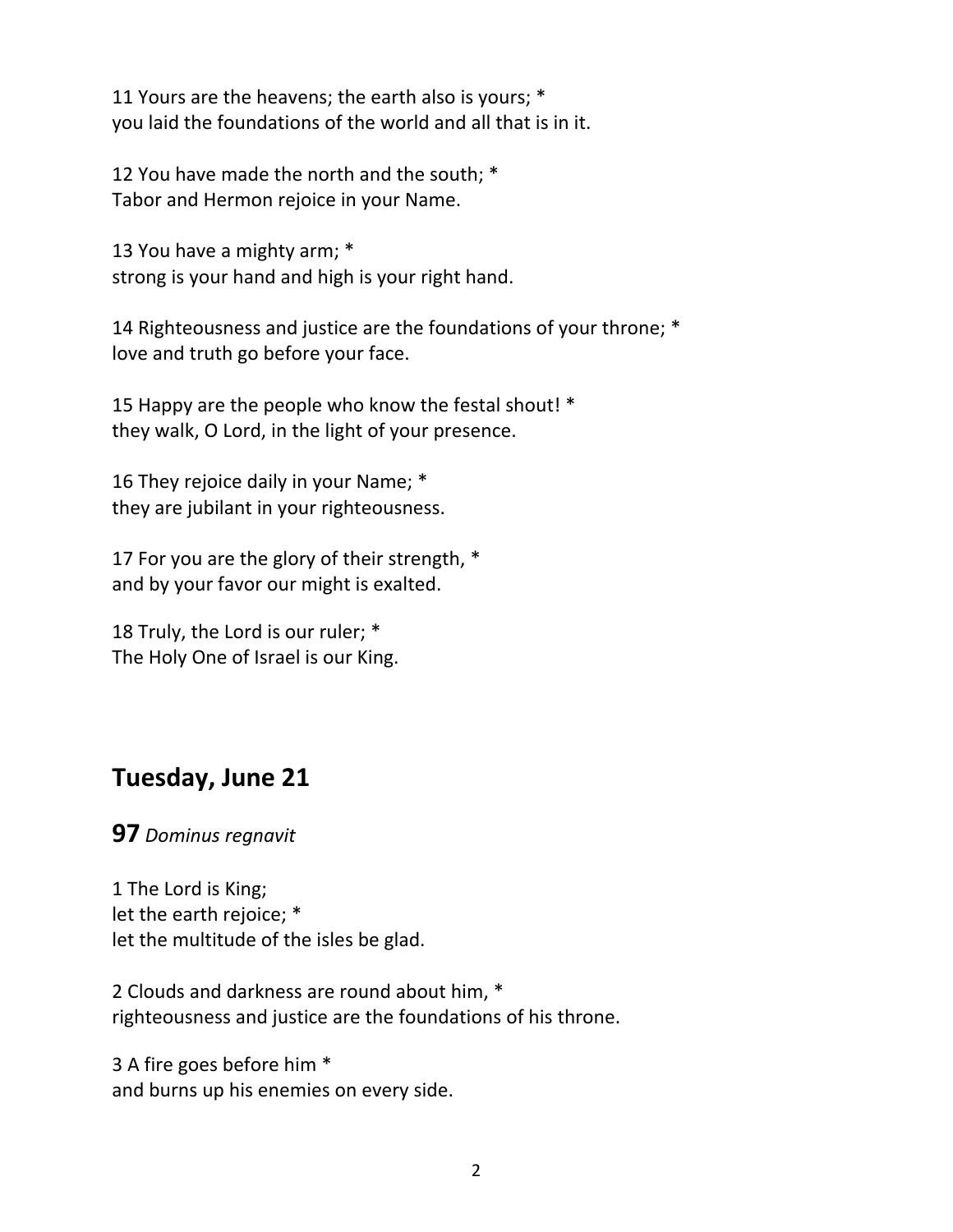4 His lightnings light up the world; \* the earth sees it and is afraid.

5 The mountains melt like wax at the presence of the Lord, \* at the presence of the Lord of the whole earth.

6 The heavens declare his righteousness, \* and all the peoples see his glory.

7 Confounded be all who worship carved images and delight in false gods! \* Bow down before him, all you gods.

8 Zion hears and is glad, and the cities of Judah rejoice, \* because of your judgments, O Lord.

9 For you are the Lord, most high over all the earth; \* you are exalted far above all gods.

10 The Lord loves those who hate evil; \* he preserves the lives of his saints and delivers them from the hand of the wicked.

11 Light has sprung up for the righteous, \* and joyful gladness for those who are truehearted.

12 Rejoice in the Lord, you righteous, \* and give thanks to his holy Name.

#### **99** *Dominus regnavit*

1 The Lord is King; let the people tremble; \* he is enthroned upon the cherubim; let the earth shake.

2 The Lord is great in Zion; \* he is high above all peoples.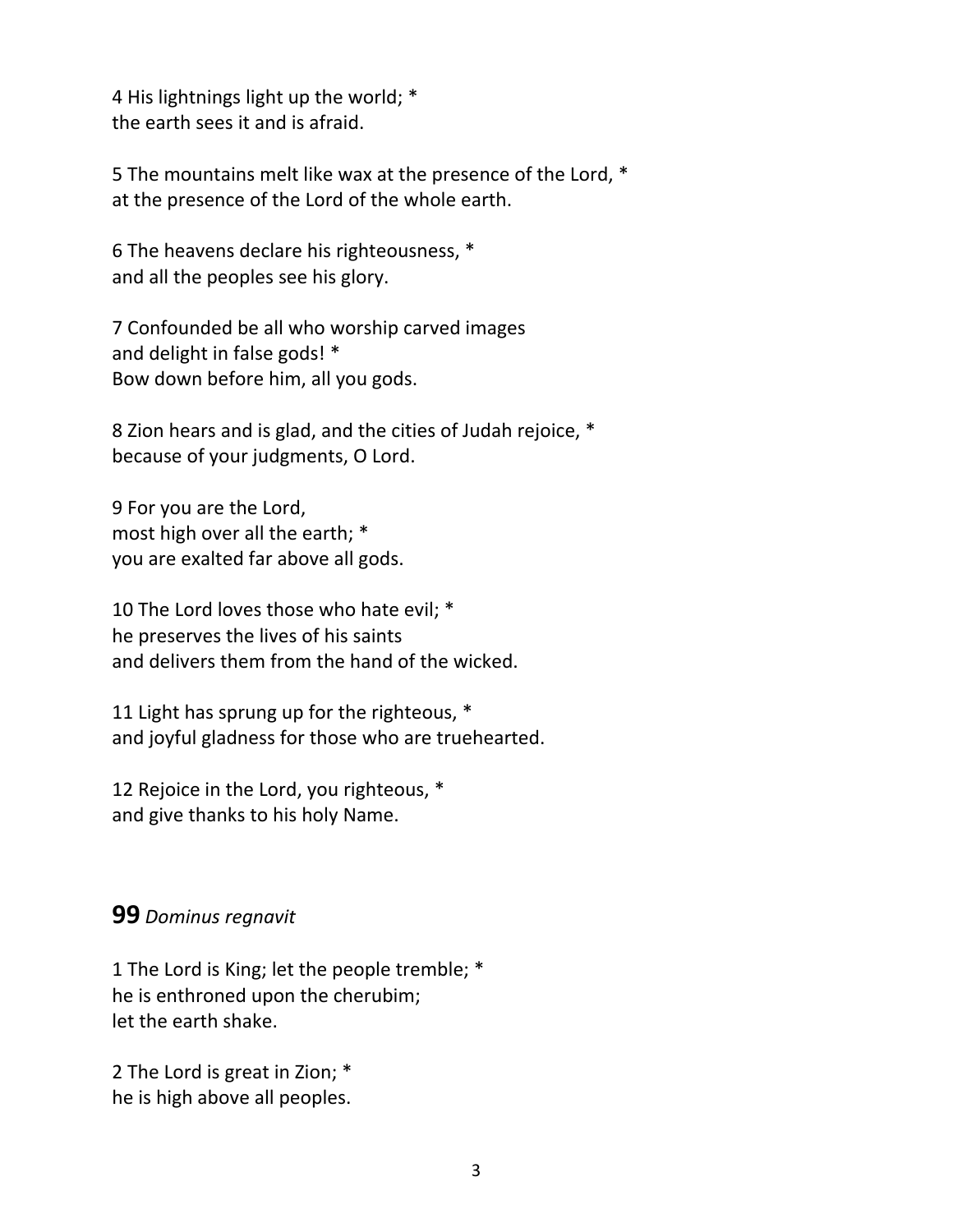3 Let them confess his Name, which is great and awesome; \* he is the Holy One.

4 "O mighty King, lover of justice, you have established equity; \* you have executed justice and righteousness in Jacob."

5 Proclaim the greatness of the Lord our God and fall down before his footstool; \* he is the Holy One.

6 Moses and Aaron among his priests, and Samuel among those who call upon his Name, \* they called upon the Lord, and he answered them.

7 He spoke to them out of the pillar of cloud; \* they kept his testimonies and the decree that he gave them.

8 "O Lord our God, you answered them indeed; \* you were a God who forgave them, yet punished them for their evil deeds."

9 Proclaim the greatness of the Lord our God and worship him upon his holy hill; \* for the Lord our God is the Holy One.

### **100** *Jubilate Deo*

1 Be joyful in the Lord, all you lands; \* serve the Lord with gladness and come before his presence with a song.

2 Know this: The Lord himself is God; \* he himself has made us, and we are his; we are his people and the sheep of his pasture.

3 Enter his gates with thanksgiving; go into his courts with praise; \* give thanks to him and call upon his Name.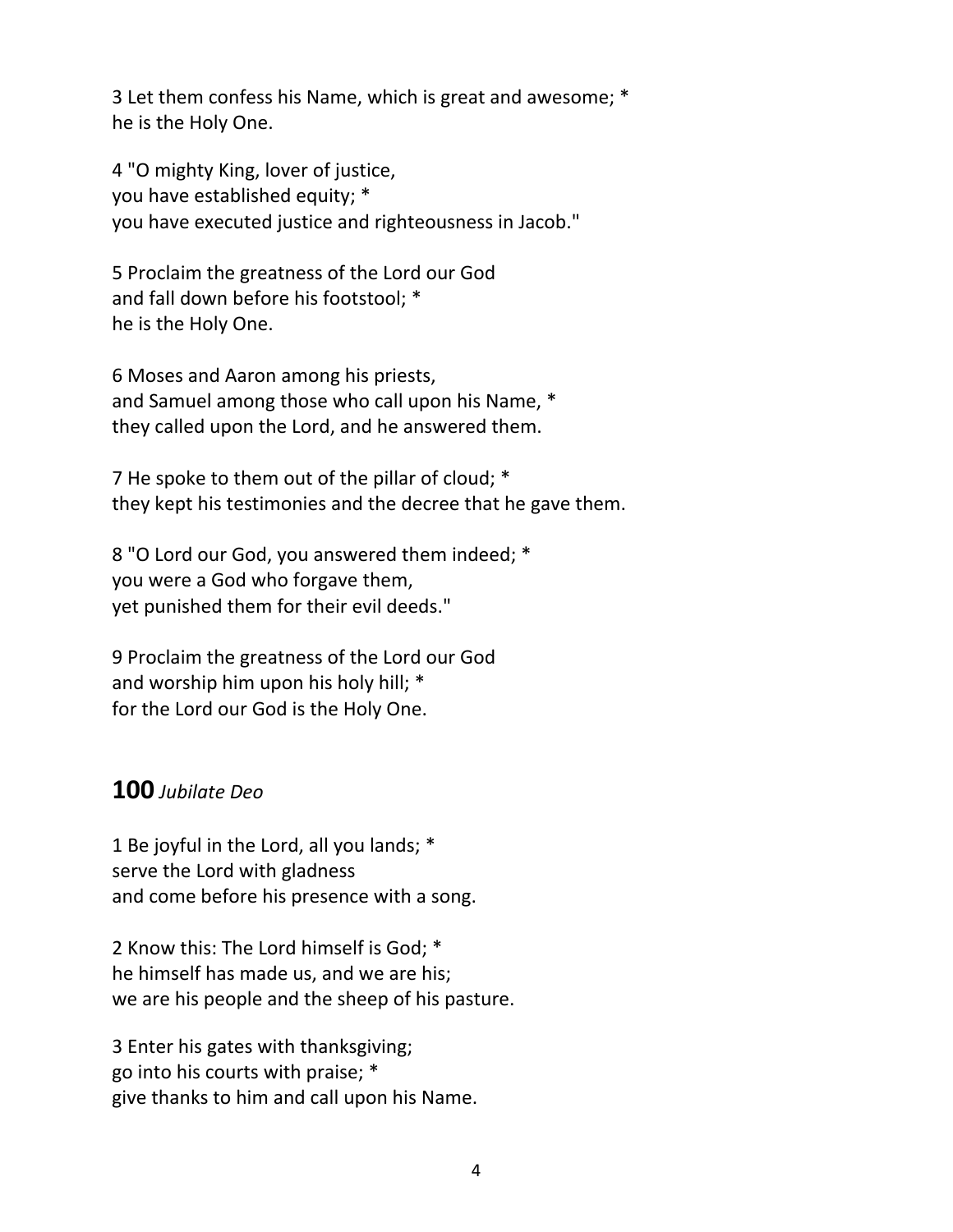4 For the Lord is good; his mercy is everlasting; \* and his faithfulness endures from age to age.

## **Wednesday, June 22**

**101** *Misericordiam et judicium*

1 I will sing of mercy and justice; \* to you, O Lord, will I sing praises.

2 I will strive to follow a blameless course; oh, when will you come to me? \* I will walk with sincerity of heart within my house.

3 I will set no worthless thing before my eyes; \* I hate the doers of evil deeds; they shall not remain with me.

4 A crooked heart shall be far from me; \* I will not know evil.

5 Those who in secret slander their neighbors I will destroy; \* those who have a haughty look and a proud heart I cannot abide.

6 My eyes are upon the faithful in the land, that they may dwell with me, \* and only those who lead a blameless life shall be my servants.

7 Those who act deceitfully shall not dwell in my house, \* and those who tell lies shall not continue in my sight.

8 I will soon destroy all the wicked in the land, \* that I may root out all evildoers from the city of the Lord.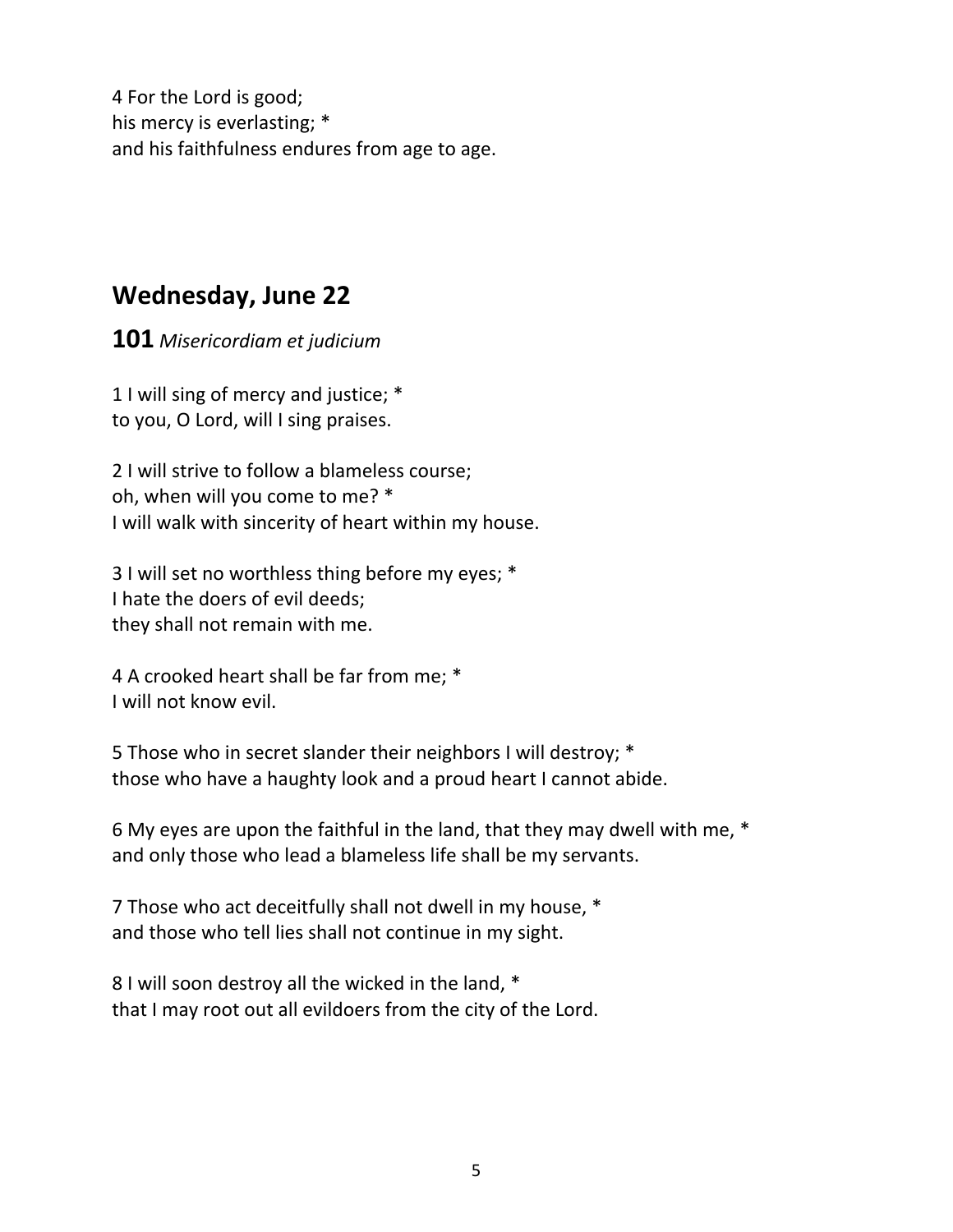#### **109** *Deus, laudem*

1 Hold not your tongue, O God of my praise; \* for the mouth of the wicked, the mouth of the deceitful, is opened against me.

2 They speak to me with a lying tongue; \* they encompass me with hateful words and fight against me without a cause.

3 Despite my love, they accuse me; \* but as for me, I pray for them.

4 They repay evil for good, \* and hatred for my love.

**(**5 Set a wicked man against him, \* and let an accuser stand at his right hand.

6 When he is judged, let him be found guilty, \* and let his appeal be in vain.

7 Let his days be few, \* and let another take his office.

8 Let his children be fatherless, \* and his wife become a widow.

9 Let his children be waifs and beggars; \* let them be driven from the ruins of their homes.

10 Let the creditor seize everything he has; \* let strangers plunder his gains.

11 Let there be no one to show him kindness, \* and none to pity his fatherless children.

12 Let his descendants be destroyed, \* and his name be blotted out in the next generation.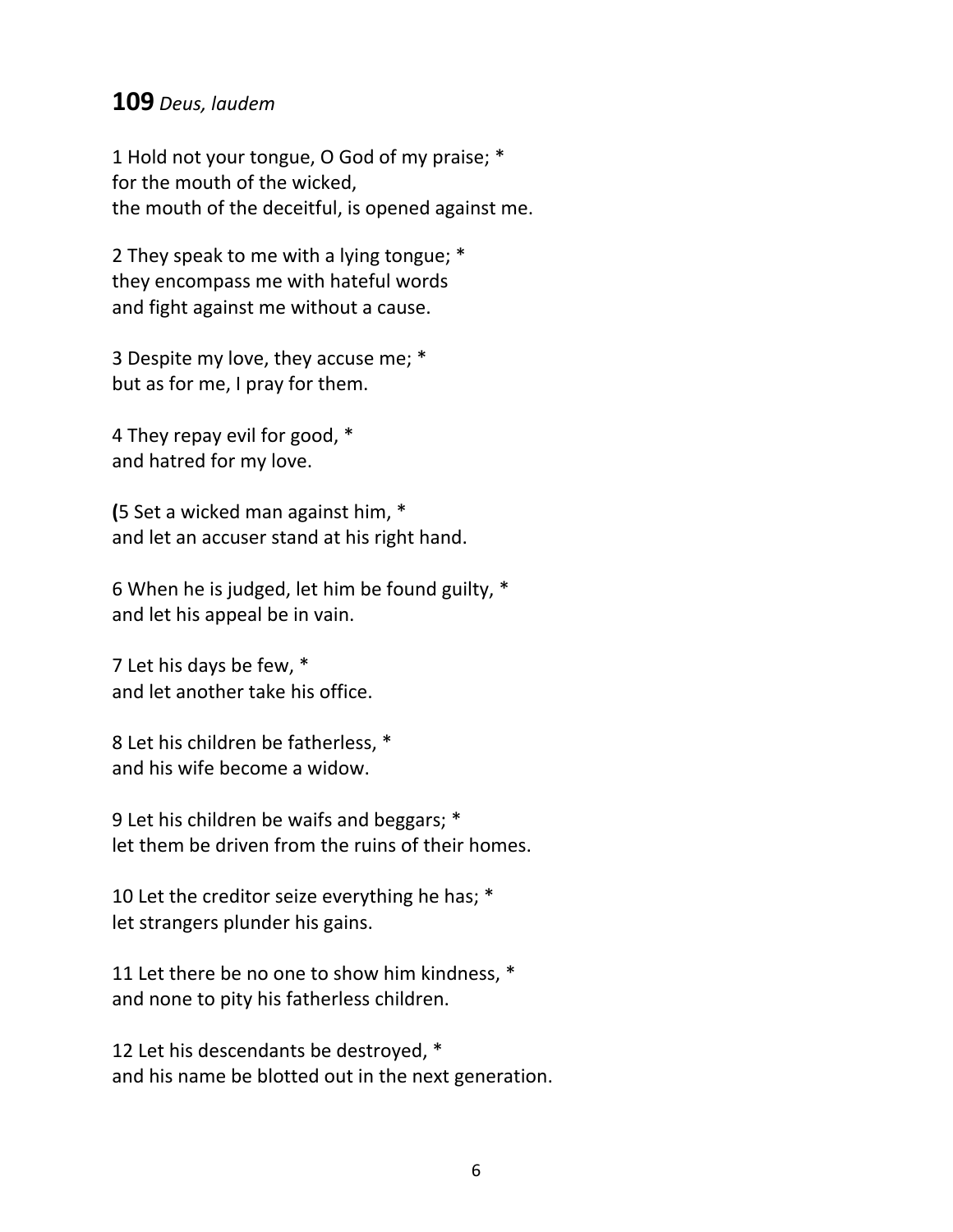13 Let the wickedness of his fathers be remembered before the Lord, \* and his mother's sin not be blotted out;

14 Let their sin be always before the Lord; \* but let him root out their names from the earth;

15 Because he did not remember to show mercy, \* but persecuted the poor and needy and sought to kill the brokenhearted.

16 He loved cursing, let it come upon him; \* he took no delight in blessing, let it depart from him.

17 He put on cursing like a garment, \* let it soak into his body like water and into his bones like oil;

18 Let it be to him like the cloak which he wraps around himself, \* and like the belt that he wears continually.

19 Let this be the recompense from the Lord to my accusers, \* and to those who speak evil against me.**)**

20 But you, O Lord my God, oh, deal with me according to your Name; \* for your tender mercy's sake, deliver me.

21 For I am poor and needy, \* and my heart is wounded within me.

22 I have faded away like a shadow when it lengthens; \* I am shaken off like a locust.

23 My knees are weak through fasting, \* and my flesh is wasted and gaunt.

24 I have become a reproach to them; \* they see and shake their heads.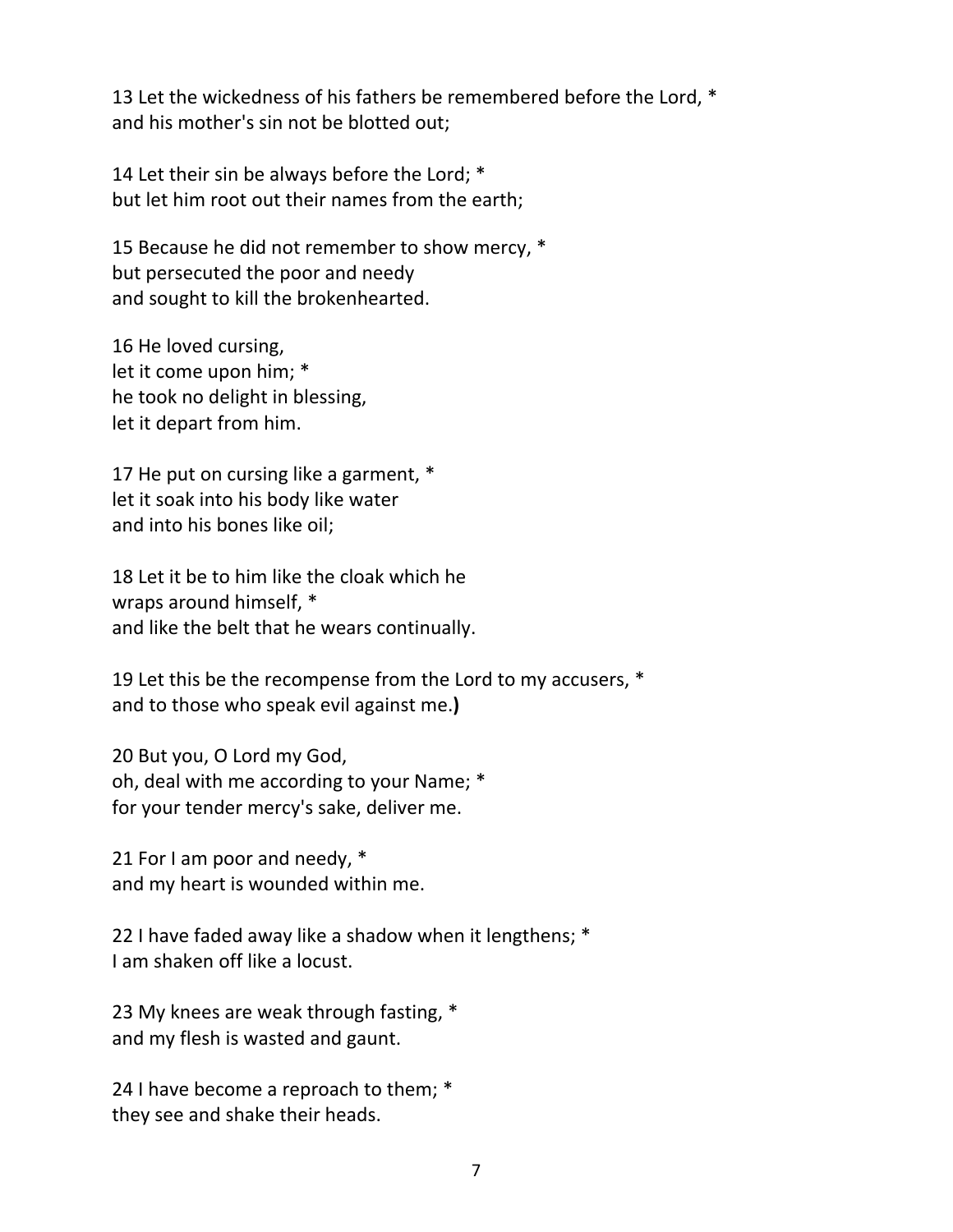25 Help me, O Lord my God; \* save me for your mercy's sake.

26 Let them know that this is your hand, \* that you, O Lord, have done it.

27 They may curse, but you will bless; \* let those who rise up against me be put to shame, and your servant will rejoice.

28 Let my accusers be clothed with disgrace \* and wrap themselves in their shame as in a cloak.

29 I will give great thanks to the Lord with my mouth; \* in the midst of the multitude will I praise him;

30 Because he stands at the right hand of the needy, \* to save his life from those who would condemn him.

# **Thursday, June 23**

## **105**

**Part I** *Confitemini Domino*

1 Give thanks to the Lord and call upon his Name; \* make known his deeds among the peoples.

2 Sing to him, sing praises to him, \* and speak of all his marvelous works.

3 Glory in his holy Name; \* let the hearts of those who seek the Lord rejoice.

4 Search for the Lord and his strength; \* continually seek his face.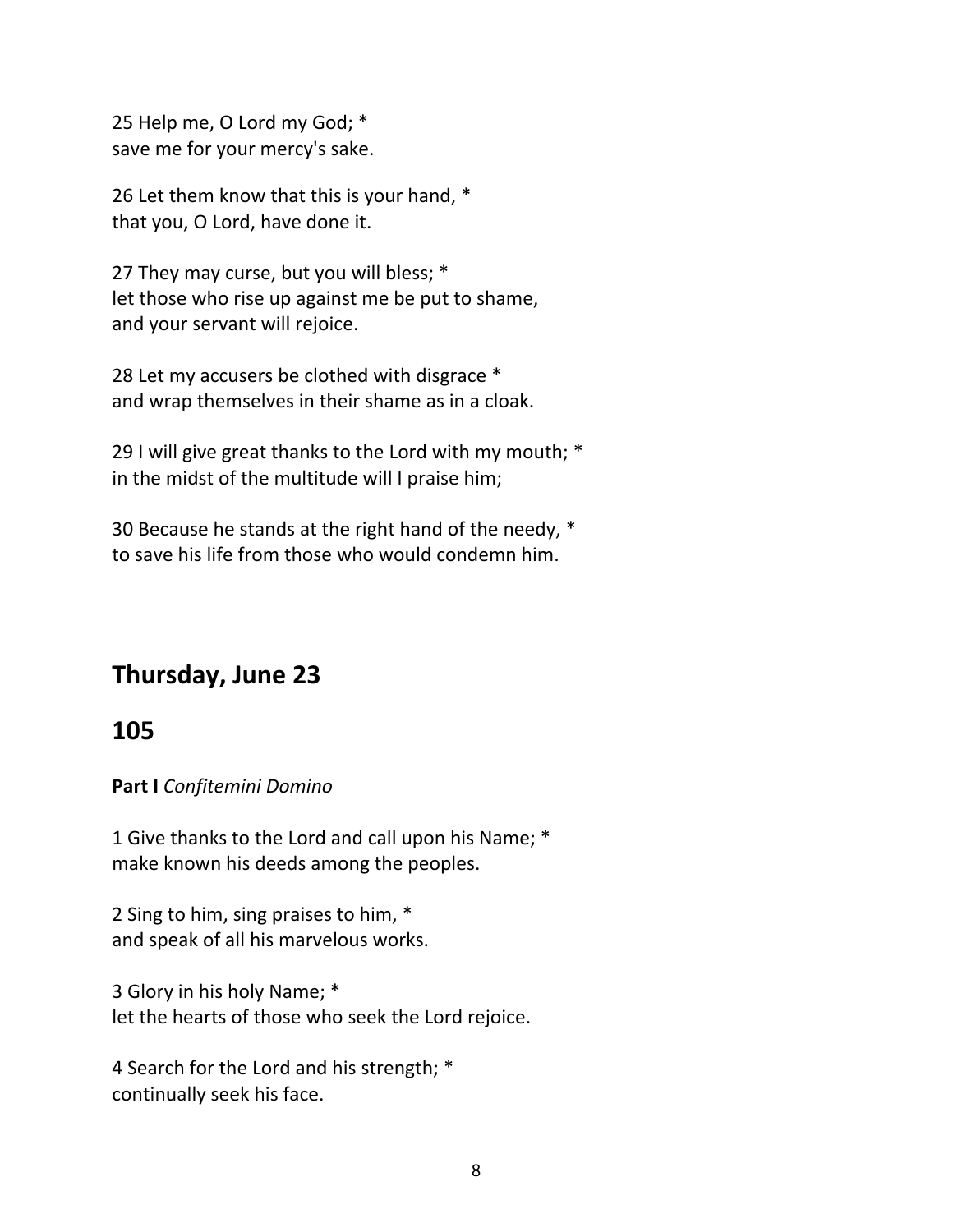5 Remember the marvels he has done, \* his wonders and the judgments of his mouth,

6 O offspring of Abraham his servant, \* O children of Jacob his chosen.

7 He is the Lord our God; \* his judgments prevail in all the world.

8 He has always been mindful of his covenant, \* the promise he made for a thousand generations:

9 The covenant he made with Abraham, \* the oath that he swore to Isaac,

10 Which he established as a statute for Jacob, \* an everlasting covenant for Israel,

11 Saying, "To you will I give the land of Canaan \* to be your allotted inheritance."

12 When they were few in number, \* of little account, and sojourners in the land,

13 Wandering from nation to nation \* and from one kingdom to another,

14 He let no one oppress them \* and rebuked kings for their sake,

15 Saying, "Do not touch my anointed \* and do my prophets no harm."

16 Then he called for a famine in the land \* and destroyed the supply of bread.

17 He sent a man before them, \* Joseph, who was sold as a slave.

18 They bruised his feet in fetters; \* his neck they put in an iron collar.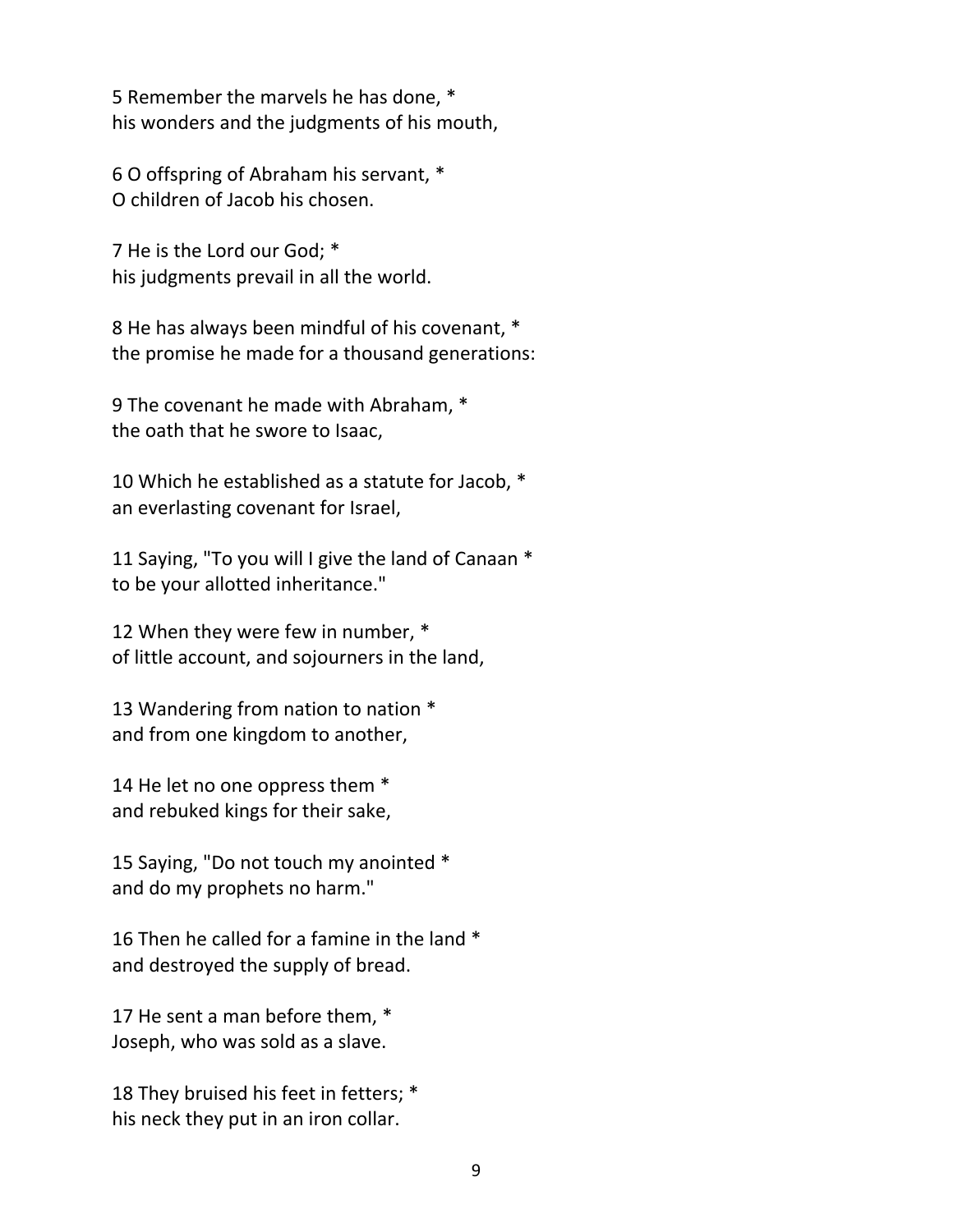19 Until his prediction came to pass, \* the word of the Lord tested him.

20 The king sent and released him; \* the ruler of the peoples set him free.

21 He set him as a master over his household, \* as a ruler over all his possessions,

22 To instruct his princes according to his will \* and to teach his elders wisdom.

# **Friday, June 24 – Nativity of St. John the Baptist**

#### **82** *Deus stetit*

1 God takes his stand in the council of heaven; \* he gives judgment in the midst of the gods:

2 "How long will you judge unjustly, \* and show favor to the wicked?

3 Save the weak and the orphan; \* defend the humble and needy;

4 Rescue the weak and the poor; \* deliver them from the power of the wicked.

5 They do not know, neither do they understand; they go about in darkness; \* all the foundations of the earth are shaken.

6 Now I say to you, 'You are gods, \* and all of you children of the Most High;

7 Nevertheless, you shall die like mortals, \* and fall like any prince.'"